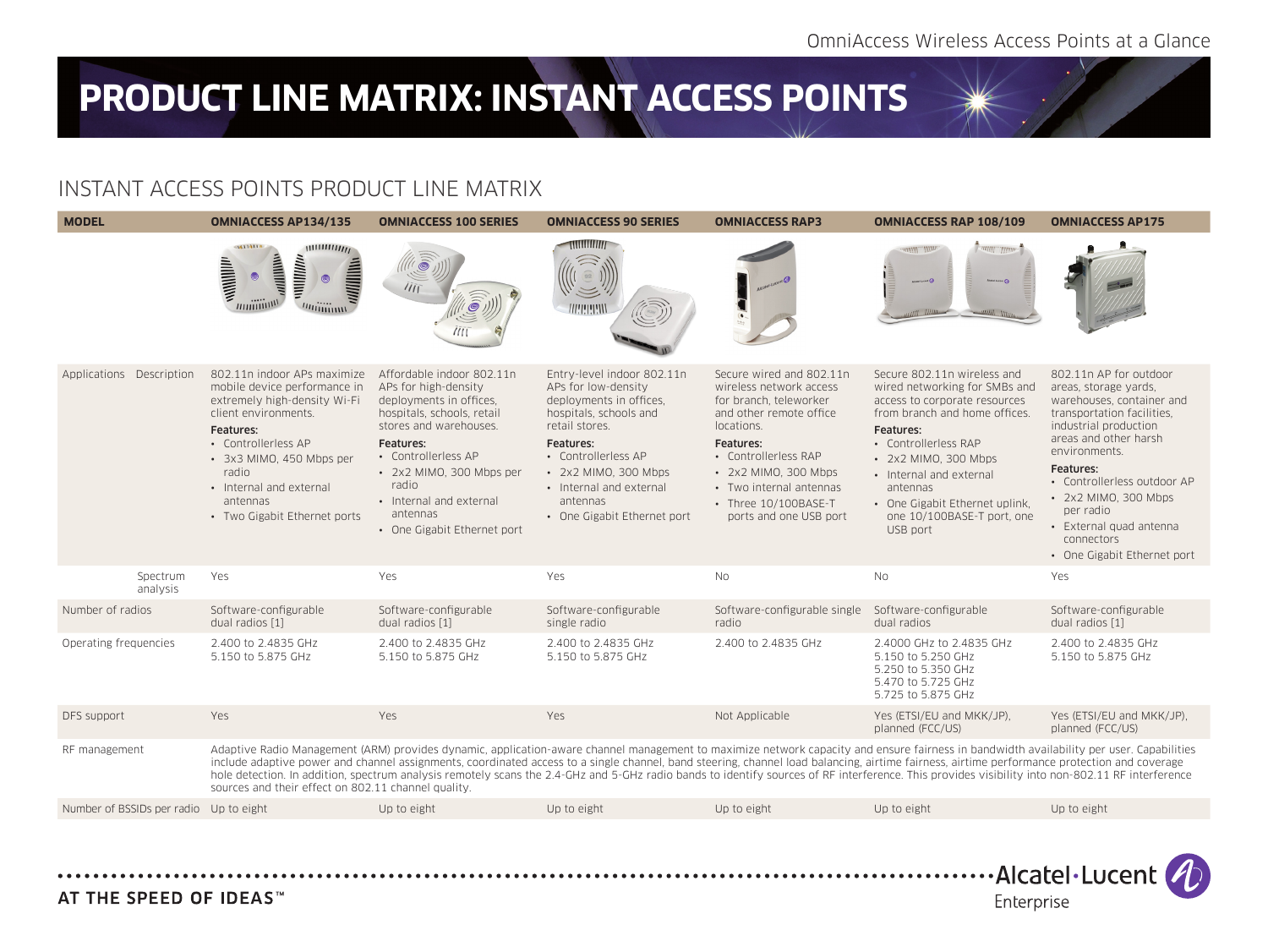## INSTANT ACCESS POINTS PRODUCT LINE MATRIX

| <b>MODEL</b>                            |                                 | <b>OMNIACCESS AP134/135</b>                                                                                                                                          | <b>OMNIACCESS 100 SERIES</b>                                                                                                                                                                                     | <b>OMNIACCESS 90 SERIES</b>                                                                                                                                                 | <b>OMNIACCESS RAP3</b>                                                                                                                     | <b>OMNIACCESS RAP 108/109</b>                                                                                                                                                                                                                                                    | <b>OMNIACCESS AP175</b>                                                                                                                                                                     |
|-----------------------------------------|---------------------------------|----------------------------------------------------------------------------------------------------------------------------------------------------------------------|------------------------------------------------------------------------------------------------------------------------------------------------------------------------------------------------------------------|-----------------------------------------------------------------------------------------------------------------------------------------------------------------------------|--------------------------------------------------------------------------------------------------------------------------------------------|----------------------------------------------------------------------------------------------------------------------------------------------------------------------------------------------------------------------------------------------------------------------------------|---------------------------------------------------------------------------------------------------------------------------------------------------------------------------------------------|
|                                         |                                 | $\frac{1}{1}$<br>adillitive<br>willlitte<br>willimin.<br>$\circledcirc$<br>minimu<br><i>muittimm</i>                                                                 | ÌÌĨ                                                                                                                                                                                                              | www.<br>munum                                                                                                                                                               |                                                                                                                                            | <b>HANNEL AND AN</b><br><b>CONTROLLING</b><br><b>GRASS LICENS</b>                                                                                                                                                                                                                |                                                                                                                                                                                             |
| Antennas                                |                                 | AP-134: Three RP-SMA<br>interfaces for external<br>dual-band antennas with 3x3<br><b>MIMO</b><br>AP-135: Six integrated<br>omnidirectional antennas<br>with 3x3 MIMO | AP-104: Four RP-SMA<br>interfaces (two per band) for<br>external 2.4-GHz and 5-GHz<br>antennas with 2x2 MIMO<br>AP-105: Four integrated<br>omni-directional dual-band<br>dipole antennas with 2x2<br><b>MIMO</b> | AP-92: Two RP-SMA<br>interfaces for external<br>dual-band antennas with 2x2<br><b>MIMO</b><br>AP-93: Two integrated<br>omni-directional dual-band<br>antennas with 2x2 MIMO | Two integrated<br>omnidirectional antenna<br>elements with 2x2 MIMO                                                                        | RAP-108: Four RP-SMA<br>interfaces for external dual-<br>band antennas.<br>RAP-109: Four integrated<br>omnidirectional antennas for<br>2x2 MIMO with maximum<br>antenna gain of 3.0 dBi in<br>2.4 GHz and 5 GHz. Built-in<br>antennas are optimized for<br>vertical orientation. | Four N-type interfaces<br>(two per band) for external<br>2.4-GHz and 5-GHz<br>antennas with 2x2 MIMO                                                                                        |
| Network interfaces                      |                                 | Two 100/1000BASE-T<br>Ethernet (RJ-45), auto-<br>sensing link speed and<br>MDI/DX                                                                                    | One 10/100/1000BASE-T<br>Ethernet (RJ-45), autosensing<br>link speed and MDI/MDX                                                                                                                                 | One 10/100/1000BASE-T<br>Ethernet (RJ-45), autosensing<br>link speed and MDI/MDX                                                                                            | Three 10/100BASE-T<br>Ethernet (RJ-45), auto-<br>sensing link speed and<br>MDI/MDX<br>One USB 2.0 Type A to<br>connect with 3G/4G networks | ENETO (uplink): One<br>10/100/1000BASE-T Ethernet<br>(RJ-45), auto-sensing link speed<br>and MDI/MDX<br>ENET1 (local): One<br>10/100BASE-T Ethernet<br>(RJ-45), autosensing link speed<br>and MDI/MDX                                                                            | One 10/100/1000BASE-T<br>Ethernet (RJ-45), auto-<br>sensing link speed and<br>MDI/MDX                                                                                                       |
| Other interfaces                        |                                 | Console interface (RJ-45)                                                                                                                                            | Console interface (RJ-45)                                                                                                                                                                                        | Console interface (RJ-45)                                                                                                                                                   | Console interface (custom)                                                                                                                 | Console interface (RJ-45)                                                                                                                                                                                                                                                        | Console interface (USB)                                                                                                                                                                     |
| Power over Ethernet (PoE)<br>interfaces |                                 | 48V DC 802.3af or 802.3at<br>or PoE+ interoperable with<br>intellisource PSE sourcing<br>intelligence (both ports)                                                   | 48V DC 802.3af-compatible                                                                                                                                                                                        | 48V DC 802.3af-compatible                                                                                                                                                   | RAP-3WN: No<br>RAP-3WNP: Optional<br>802.3af PoE (15.4 watts)<br>on the E2 port                                                            | 48V DC 802.3af or 802.3at<br>or PoE+ compatible (USB port<br>disabled when using 802.3af<br>PoE)                                                                                                                                                                                 | AP175POE: 802.3at-<br>compatible PoE input (PD)<br>AP-175AC and DC: 802.3af-<br>compatible PoE output<br>(PSE)                                                                              |
| DC power interfaces                     |                                 | 12V, 1.25A                                                                                                                                                           | 12V, 1.25A                                                                                                                                                                                                       | 12V. 1.25A                                                                                                                                                                  | RAP-3WN: 12V, 1.25A<br>RAP-3WNP: 48V, 0.75A                                                                                                | 12V, 1.25A                                                                                                                                                                                                                                                                       | AP-175DC: 12-48V                                                                                                                                                                            |
| AC power interfaces                     |                                 | Not applicable                                                                                                                                                       | Not applicable                                                                                                                                                                                                   | Not applicable                                                                                                                                                              | RAP-3WN: 100-240V/0.5A<br>RAP-3WNP: 100-240V/0.75A                                                                                         | Not applicable                                                                                                                                                                                                                                                                   | AP-175AC: 100-240V                                                                                                                                                                          |
| Power consumption                       |                                 | 15 watts (maximum)                                                                                                                                                   | 12.5 watts (maximum)                                                                                                                                                                                             | 10 watts (maximum)                                                                                                                                                          | RAP-3WN: 4 watts/6.5 watts<br>RAP-3WNP: 5.5 watts/8<br>watts/26 watts                                                                      | Without USB device connected:<br>12.5 watts<br>With USB device: 15 watts                                                                                                                                                                                                         | AP175POE: 18 watts<br>(maximum)                                                                                                                                                             |
| Environmental                           | Class                           | Indoor, plenum-rated                                                                                                                                                 | Indoor, plenum-rated                                                                                                                                                                                             | Indoor, plenum-rated                                                                                                                                                        | Indoor                                                                                                                                     | Indoor                                                                                                                                                                                                                                                                           | Outdoor                                                                                                                                                                                     |
|                                         | <b>Operating</b><br>temperature | $0^\circ$ C to +50 $^\circ$ C<br>$(+32^{\circ}$ F to $+122^{\circ}$ F)                                                                                               | $0^\circ$ C to +50 $^\circ$ C<br>$(+32^{\circ}$ F to $+122^{\circ}$ F)                                                                                                                                           | $0^\circ$ C to +50 $^\circ$ C<br>$(+32^{\circ}$ F to $+122^{\circ}$ F)                                                                                                      | $0^\circ$ C to +40 $^\circ$ C<br>$(+32^{\circ}$ F to $+104^{\circ}$ F)                                                                     | $0^\circ$ C to +40 $^\circ$ C<br>$(+32^{\circ}$ F to $+104^{\circ}$ F)                                                                                                                                                                                                           | AP175POE:<br>$-30^{\circ}$ C to $+60^{\circ}$ C<br>$(-22^{\circ}$ F to $+140^{\circ}$ F)<br>AP-175AC and DC:<br>$-40^{\circ}$ C to $+55^{\circ}$ C<br>$(-40^{\circ}$ F to $+131^{\circ}$ F) |